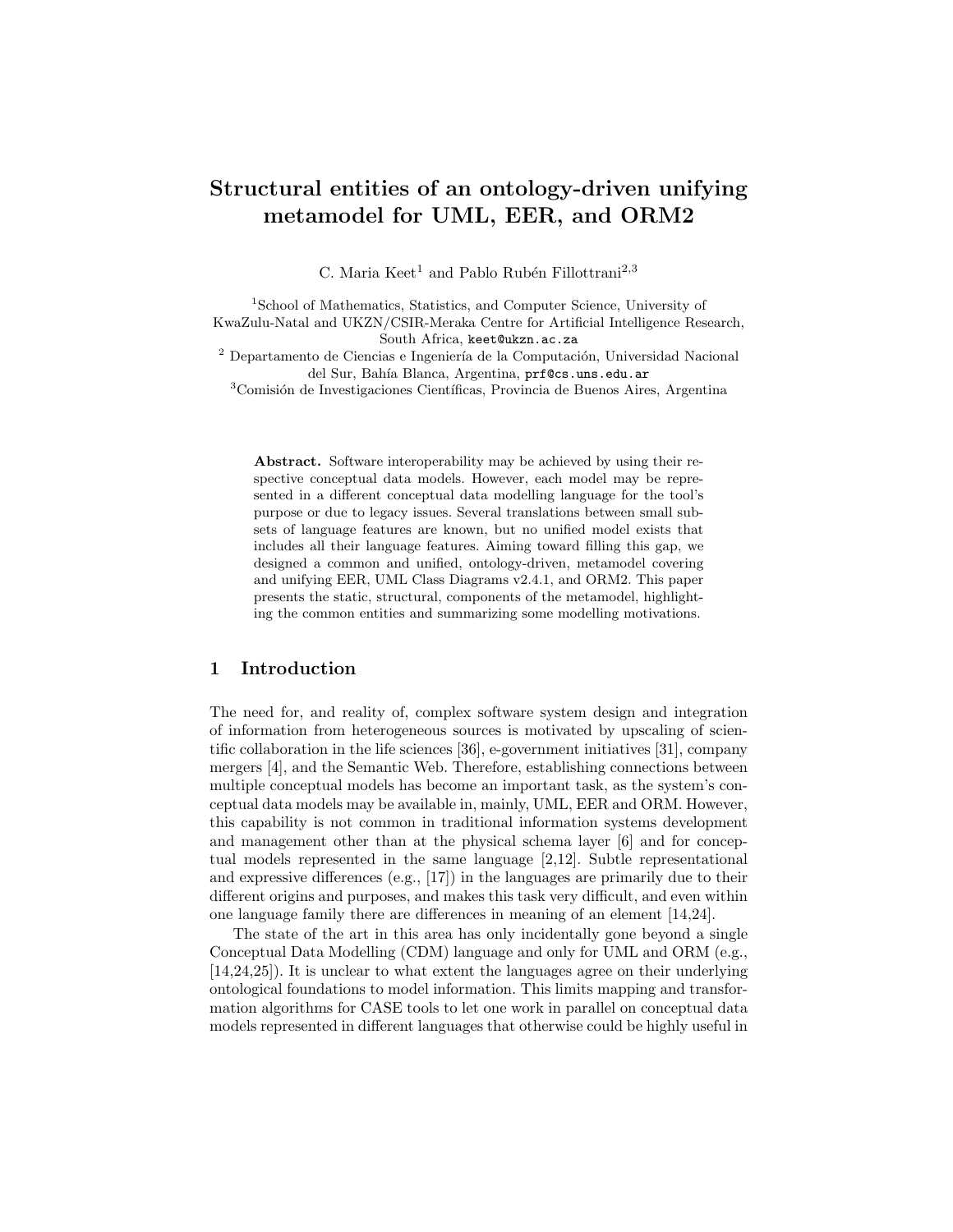information integration and complex system development. Moreover, a more detailed insight in the overlap and underlying modelling principles will contribute to investigating the effect of language features on modelling information.

To solve these issues, it first should be clear what entities and constraints exist in each language and how the differences can be reconciled without changing the languages. We achieve this by developing a single integrated metamodel inclusive of all language features; in particular, we describe in this work such a unifying metamodel for the static, structural components of UML 2.4.1 class diagrams, EER, and ORM2/FBM, which, to the best of our knowledge, is the first of its kind. We use insights from Ontology and ontologies during the metamodel development rather than the argument of convenience to fit with an a priori chosen logic language. The unification brings afore the differences and commonalities: 1) they agree on Relationship, Role (/association end), and Object type (/class/entity type), and 2) they differ in coverage of, among others, attributes. We provide an overview of related works in Section 2, describe the metamodel in Section 3, and conclude in Section 4.

## 2 State of the Art

Within CDM and software engineering, CDMs are compared through their metamodels (in ORM) highlighting their differences in [17], which is useful before unifying them. Most other works take a formal approach only. This can be by means of a single formalisation in a chosen logic by first formalizing a language (among others, [1,5,18,21,22,34]), and optionally in the scope of partial unification [8,27]. Perhaps due to this approach, different logics have been used for different CDM languages, therewith still not providing the sought-after interoperability for either of the languages or among each other; e.g., the Description Logic  $\mathcal{ALUNI}$ is used for a partial unification [8] but  $DL-Lite$  and  $DLR_{ifd}$  are used for partial formalisations to stay within the chosen decidable fragment [1,5,23], omitting features that render the language undecidable [23], so they cannot simply be linked up and implemented.

Other approaches include [41,6,7,2,3], which are more advanced in the notion of a common language. Venable and Grundy designed [41] and implemented a unification [13,42] for a part of ER and a part of NIAM (a precursor to ORM), omitting, mainly, value types, nested entity types, and composite attributes, and NIAM is forced to have the attributes as in ER. Bowers and Delcambre [6] present a framework for representing schema and data information coming from several data models, mainly relational, XML and RDF. Its main characteristic is a flat representation of schema and data, and the possibility of establishing different levels of conformance between them. However, its representational language ULD only includes ordinal, set and union class constructs, and cardinality constraints. Boyd and McBrien [7] use a Hypergraph Data Model to relate schemas represented in ER, relational, UML, and ORM, and includes transformation rules between them. It has the features inclusion, exclusion and union class constructs, and mandatory, unique and reflexive constraints, and various notions of cardinality constraints and keys, but roles, aggregation, and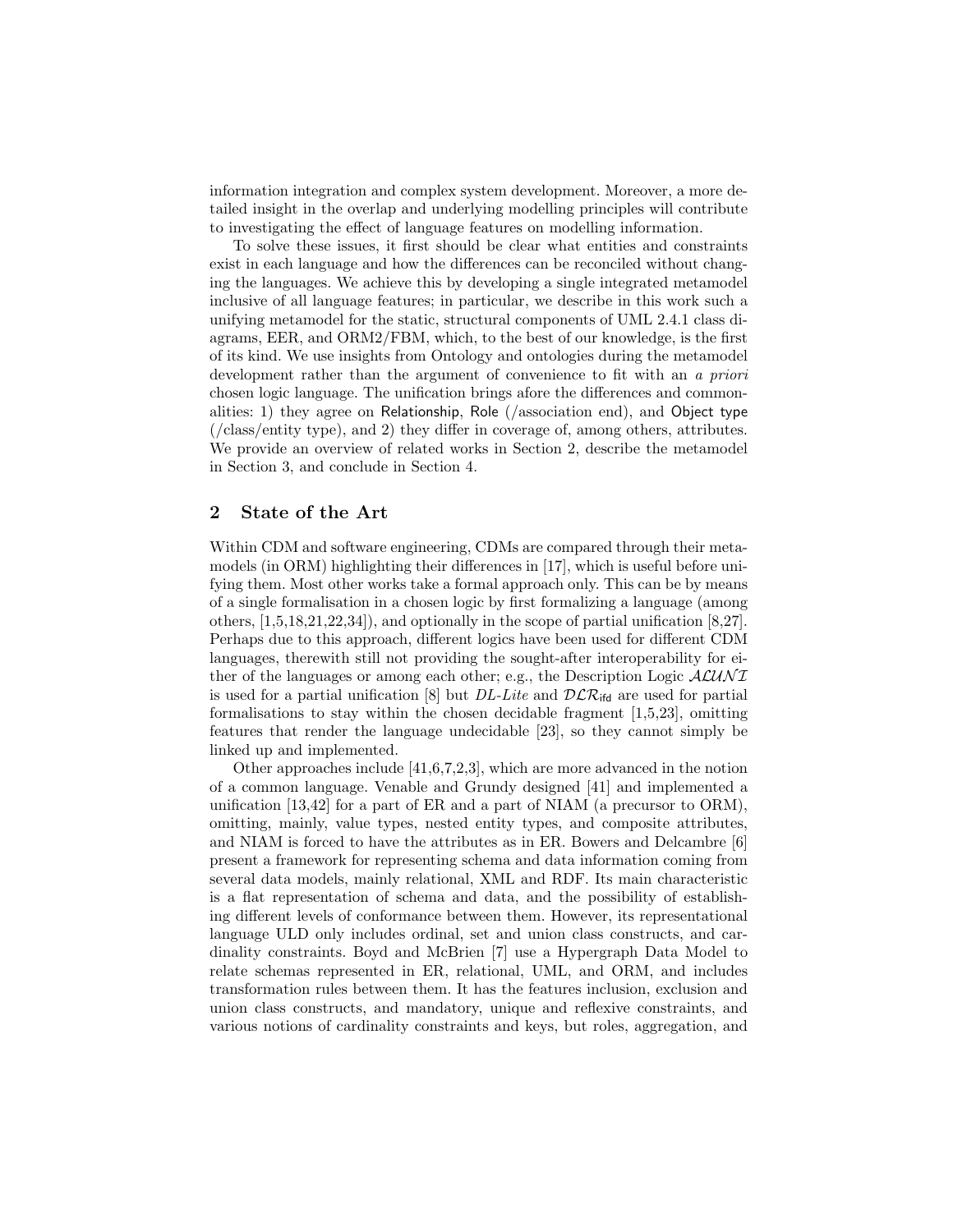weak entity types are missing. Atzeni et al [2,3] describe an automatic approach that translates a schema from one model to another by means of a small set of "metaconstructs"—entities (called "abstracts"), attributes (called "lexicals"), relationships, generalization, foreign keys, and complex attributes—that can be used to characterize different models. Automatic translations between schemas are produced in Datalog, but translations from a rich representational language may require a sequence of such basic translations, if possible. Guizzardi [14] proposes a Unifying Foundational Ontology (UFO) which is used to redefine UML metamodel for structural conceptual modelling concepts.

Our approach is different regarding scope and methodology. We aim to capture all the languages' constructs and *generalise* in an ontology-driven way so that the integrated metamodel subsumes the static elements of EER, UML Class Diagrams v2.4.1, and ORM2 without changing the base languages. Methodologically, our metamodel is ontological rather than formal, compared to all other known works that present first a formal common language for translations that leave aside important particular aspects of each language. We first develop a conceptual model of all possible entities and their relations in the selected languages, and will devise a formalization for their translations afterward. The main benefit is that it allows one to have a clear comprehension of the meaning(s) of an entity in each language whilst coping with the broader scope. This is an essential step towards achieving the full potential of information sharing.

## 3 Ontology-driven metamodel

The metamodel is a conceptual model about the selected CDM languages that covers all their native features and is still consistent. Whether a particular feature is a good feature is beyond the scope, because we aim at representing in a unified way what is already present in the language. We do, however, use Ontology (philosophy) and ontologies (artifacts in IT and computing) to enhance understanding of the features and to unify perceived differences through generalization, and to improve the quality of the metamodel.

The principal entities (cf. constraints) are depicted in Fig. 1 in UML Class Diagram notation, where a white fill of a class icon indicates that that entity is not present in either of the three languages, a single diagonal fill that it is present in one language, a double diagonal that it is present in two, and a dark fill that it is present in all three groups of languages (EER, UML v2.4.1, ORM2); naming conventions and terminological differences and similarities of the entities are listed in the appendix at the end of the paper. Although UML Class Diagrams have limited expressiveness, we prefer a more widely known graphical notation for the purpose of communication (it will be formalised in a suitable logic anyway). The remainder contains explanations of the metamodel fragments, being roles, relationship, and attributes, class/entity type, nested and weak entity type, subsumption, and aggregation.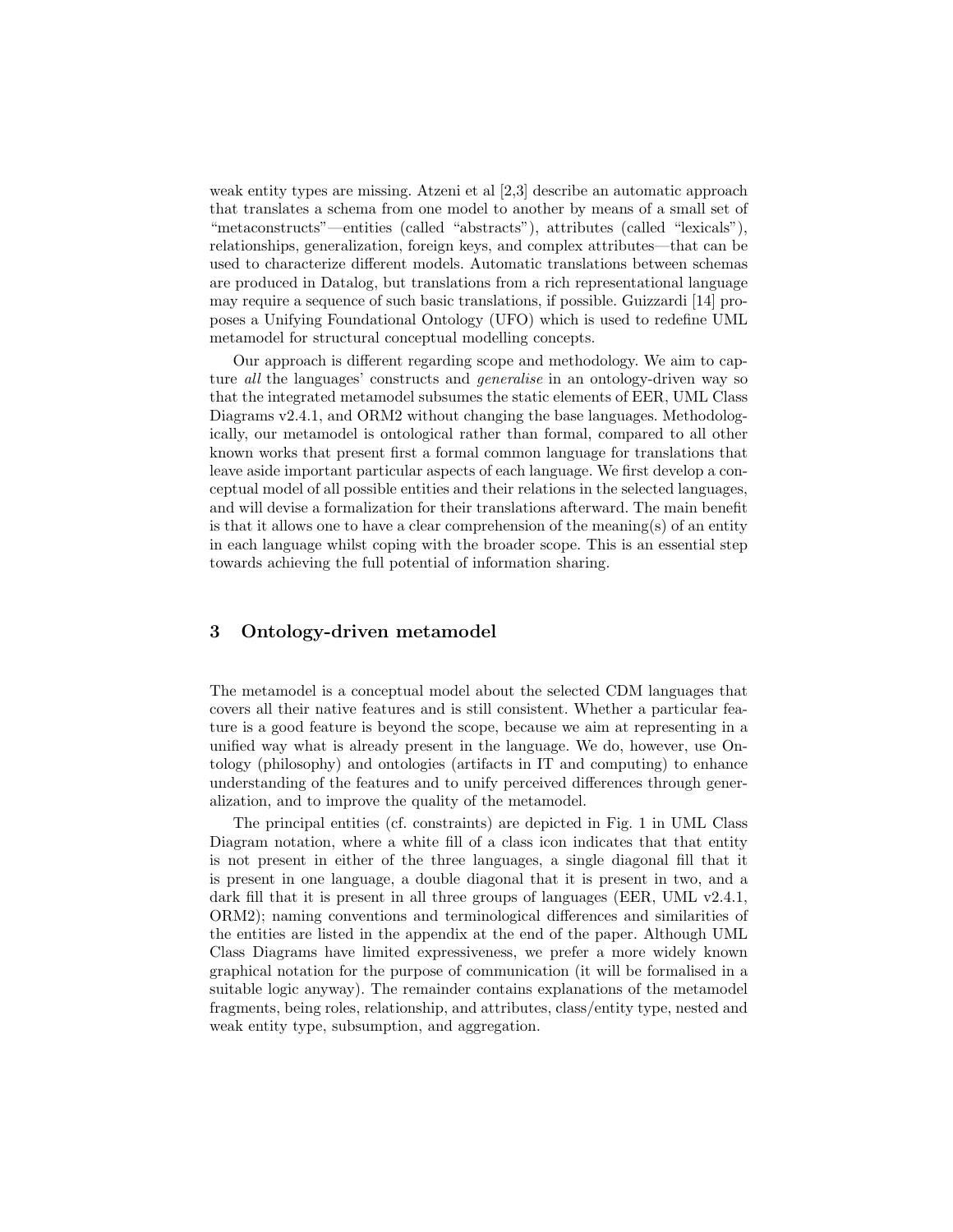

Fig. 1. Main static, structural, entities of the metamodel; see text for details.

#### 3.1 Classes, concepts, types

CDMs use terms such as entity type, object type, and class. In philosophy, distinctions are made between classes, concepts, types, and universals. The meaning of these terms do not coincide, so in order to be more precise in the characterisation of these of core entities, we shall first briefly summarise a selection of the general, mostly agreed-upon, meanings, principally examined in Ontology (its aim is to clarify some possible terminological confusion and we take them at face-value, but will not debate which one is 'better' or how to formulate their description more precisely).

- $-$  Class is associated with set theory and the extension—a set of actual objects as members. Two distinct classes must have different extensions.
- $\sim$  Concept generally refers to a mind-dependent entity that may, or may not, have instances, and where there is not a membership relation between the individual object and its concept, but an instantiation relation between the object and the concept it instantiates [11].
- Universals are mind-independent entities, which do have at least one instance, hence, also uses the instantiation relation, not membership [30].
- Properties are "(also called 'attributes,' 'qualities,' 'features,' 'characteristics,' 'types') are those entities that can be predicated of things or, in other words, attributed to them." [39], which can be relational or unary.
- $-$  Type denotes a 'kind' of thing, and is closely associated with mathematics.
- $-$  Unary predicate is used in logic, and may have instances associated to it through the interpretation function (assuming a model-theoretic semantics).
- Entity means whatever can be deduced from the context in which the term is used, but such that that thing is a discrete unit, therewith it can refer to an instance or object, but also to a universal or concept or class.

In contrast to the extensional view and grouping similar things together into a class or set, concepts and universals concern the intension; informally: they are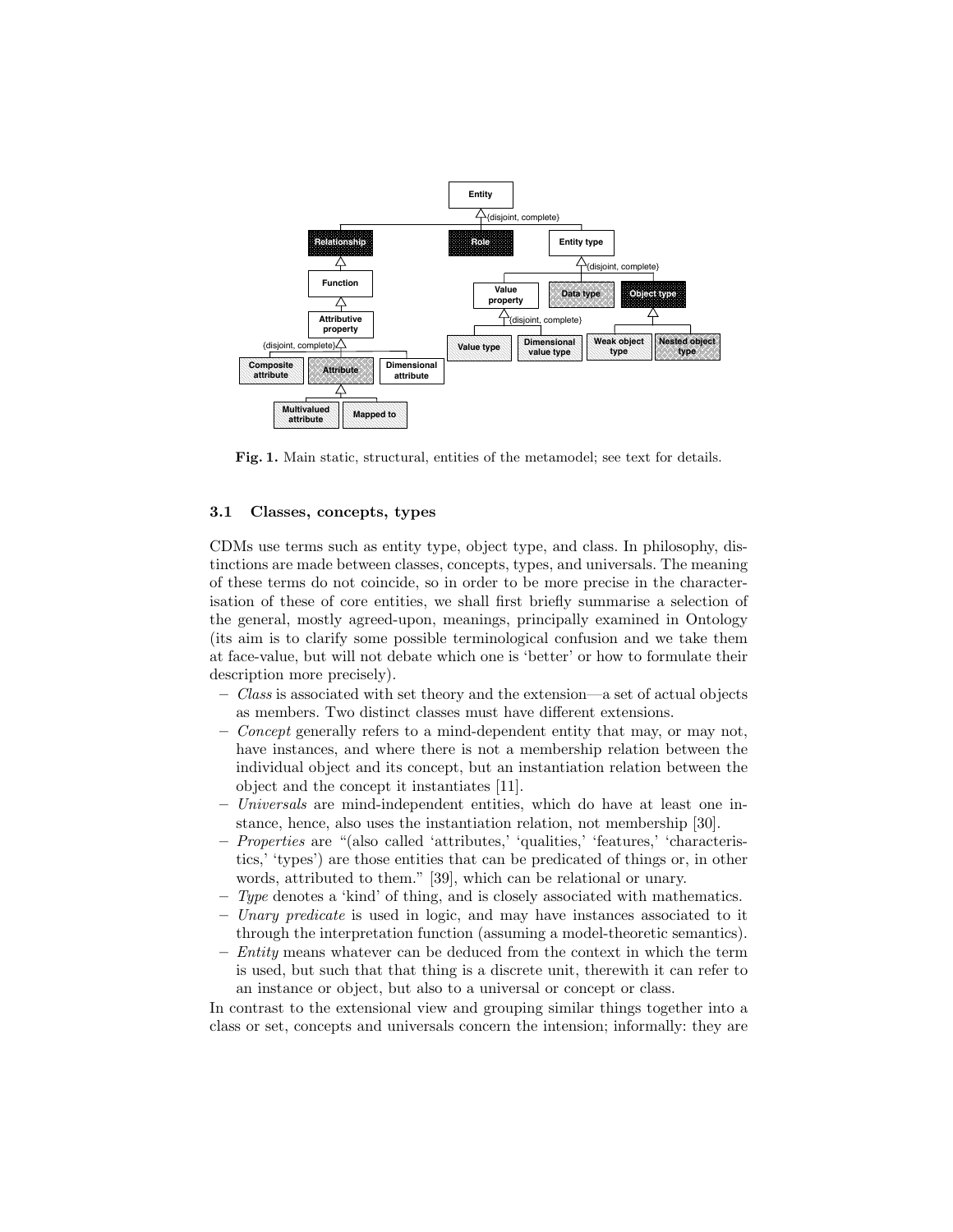the descriptions, or a set of properties, that those entities that instantiate them, have. For instance, that each Computer has a CPU and memory, and has the function to compute, or that Apple is a kind of fruit that has a certain shape and colour. The main philosophical difference lies in the mind (in-)dependence and, with that, whether there is such thing as reality.

ORM, EER, and UML use different terminology, which might indicate different ontological commitments regarding the subject domain we wish to represent in the conceptual data model. In UML, "The purpose of a class is to specify a classification of objects and to specify the features that characterize the structure and behavior of those objects." (p49) (emphasis added) [32]. For ORM, the draft ISO standardisation [10] declares that object type is a "concept used to classify the objects in the universe of discourse into different kinds" (p5), which is divided into non-lexical object type—an "object type, each of whose instances are non-lexical objects" (p5)—and lexical object type, which "is a metaclass each instance of which represents a concept that is used to represent values" (p12). The original ER diagram uses "entity sets" [9], known as entity types since soon thereafter [38], into which entities are classified and "we know that it has the properties common to the other entities in the entity set"  $(p11)$ [9] and "An entity type E defines a collection of entities that have the same attributes." (p1004) [38], hence, both extension and intension are considered. EER generally follows the same line, although it is formulated differently by [40]: "Entity types conceptualize structuring of things of reality through attributes." and " $E \doteq (attr(E), \Sigma_E)$  where E is the entity type defined as a pair – the set  $attr(E)$  of attribute types and the set  $\Sigma_E$  of integrity constraints that apply to E." (p1084), i.e., definitely the intension, and it comprises both attributes and constraints explicitly. Despite the differences in formulation, practically, it does not make a real difference: in the conceptual data model, each one is used to denote a kind of thing where the relevant aspects of its intension is described, and will have an extension in the software (e.g., as object in OO software, or tuples in a database table) and each of those objects represents an instance in reality. However, one just as well can design a database about [mind-dependent] deities in the Stone Age. From the ontological viewpoint, we thus can postulate that the conceptual data models' entity type or class, is, mostly, a universal, but sometimes may be a concept and one can let them be subsumed by Entity. The terminology we use henceforth for those entities in conceptual data models that describe the intension, is Object type. Although UML is more widely used than either EER or ORM, hence, the term 'class' more familiar, what actually is being modelled/represented, is the intension with respect to the application domain, not a placeholder for the extension, and that term does not clash in intention with terminology in ontology.

Finally, Weak object type is included thanks to ER and EER's weak entity type that has an identification that is a combination of one or more of its attributes and the identifier of its related strong entity type. Depending on the ontological status of weak entity type [14,25], it is possible to approximate its meaning in UML with the Identifier profile or use ORM's compound reference scheme, but there is no icon for it in UML and ORM.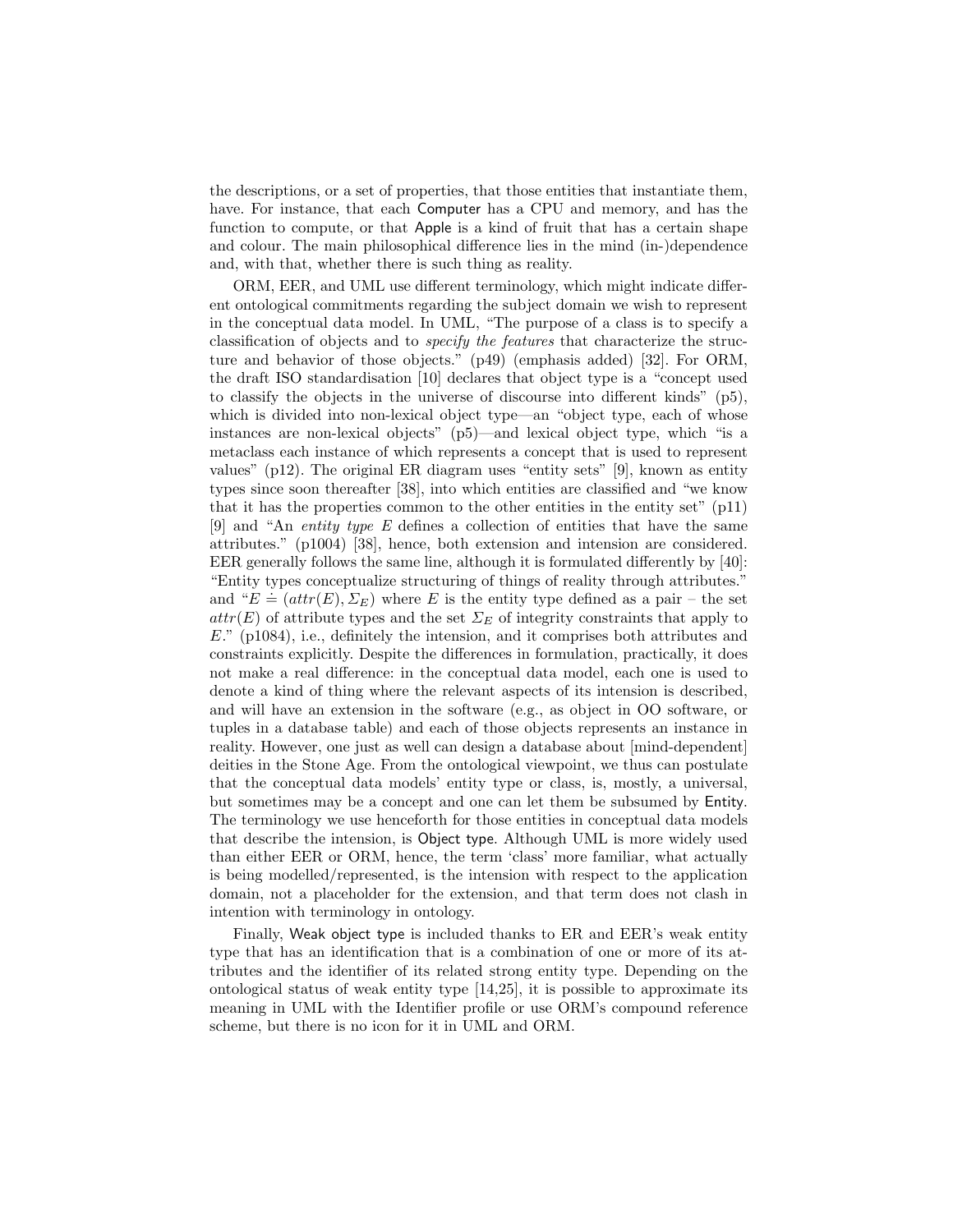

Fig. 2. Relationships between Relationship, Role, and Entity type; see text for details.

#### 3.2 Roles and relationships

There are many points that can be discussed about roles and relationship, but we shall restrict ourselves to their definition, and differences among them and with a object type, how to deal with the aggregation associations, and subsumption.

Distinguishing roles, relationships, and predicates A relationship, or relational property in ontology [39], is an entity that relates entities, hence, it requires at least two entities to participate in it. Thus, there are no unary relationships, whereas there can be unary predicates and object types are unary. Second, a relationship is composed of at least two roles, or: "association ends" or "member ends" in UML [32], ORM/FBM use "roles" [18,19,10], and EER's roles may be called components of a relationship [9,40]. A role is something that an object plays in a relationship, therewith characterising relationship and committing to the positionalist ontological commitment of relations and relationships as to what they are (see also [29,24]). The three CDM languages agree on this and therefore they appear in the metamodel (recall Fig. 1), including the disjointness between Relationship, Role, and Entity Type and their interaction is depicted in Fig. 2. The ternary role playing enforces that each role must have exactly one entity type with no or one cardinality constraint (the minimum and maximum cardinality are part of the Cardinality constraint), and each entity type may play zero or more roles.

ORM's predicates are an addition to roles and relationships and adheres to the so-called "standard view" of relations [29]. They have an intricate relation with roles and relationships: 1) an ordered for between roles, 2) a predicate can exist only if there is a relation between those roles that compose the relationships, and the relationship that that predicate is an ordering of (i.e., it is a join-subset), and 3) entities that participate in the predicate must play those roles that compose the relationship of which that predicate is an ordered version of.

Nested object types A Nested object type (see Fig. 1) is also called association class, associative entity, or objectified fact type. Although documentation of CDM languages discuss the notion of a "duality" of nested object types as both being a relationship and an object type, and therewith indicating that one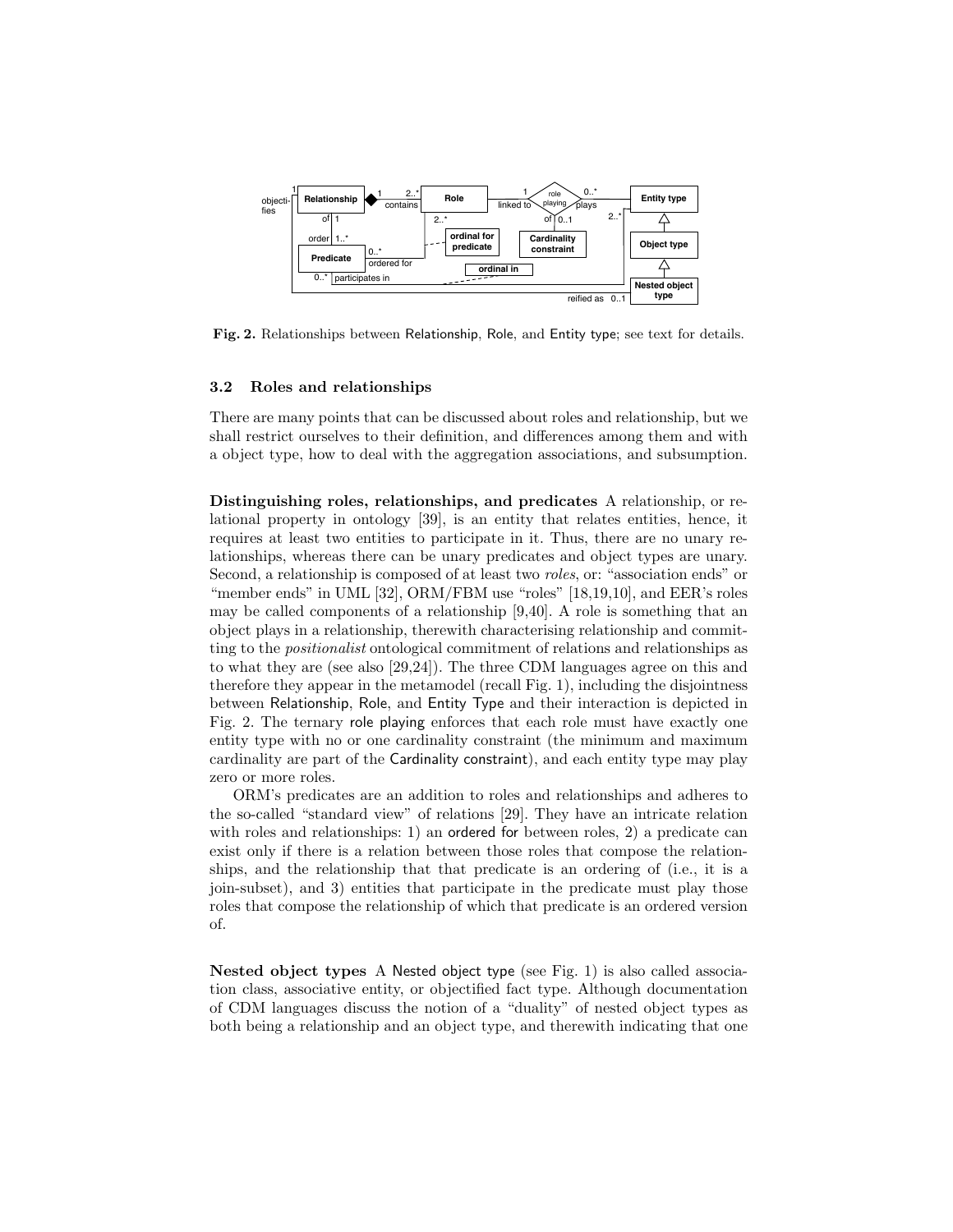

Fig. 3. Subsumption and aggregation. A: short-hand notation; B: more detailed representation, where there is an additional constraint on the two associations of subsumption such that the participating entities must be of the same type, and an attributive property participates only in a part-whole relation if it is part of a composite attribute.

could have multiple inheritance of Nested object type to two supertypes, Relationship and Object type (e.g., [15]), this is not correct. A nested object type is composed of a relationship or the outcome of a transformation of or reification of a relationship, each one of which is certainly distinct from being a relationship. Therefore, the metamodel relates them through a normal association.

The constraints regarding nested object types are rather basic, which reflects the flexibility concerning reification/objectification in UML and ORM. No restrictions are mentioned in the UML standard regarding objectifying an association into an association class [32], and although ORM initially had some restrictions on when one would be allowed to objectify a fact type [19], these restrictions have been lifted more recently [16].

Subsumption and aggregation relationships Considering relationships in more detail, we have to address subsetting relationships versus subtyping, and aggregation. The two relationships in Fig. 3 are represented twice: once as recursive relationship, and once as being a kind of relationship that has two participating entities, each providing a different perspective on the relationship.

Subsumption. Subsumption of entities is included in all languages except ER. Some argue against allowing multiple inheritance [35,37], but there it is assumed that there are no real relationships (an OBO-language limitation) and/or that subtypes must always be disjoint (an Aristotelean left-over), which need not be the case for some subject domain and, moreover, CDM languages permit it. Thus, the constraints in the metamodel reflects this.

Subsumption for relationships and roles is more interesting. UML 2.4.1 distinguishes between subsetting—the association ends and/or participating classes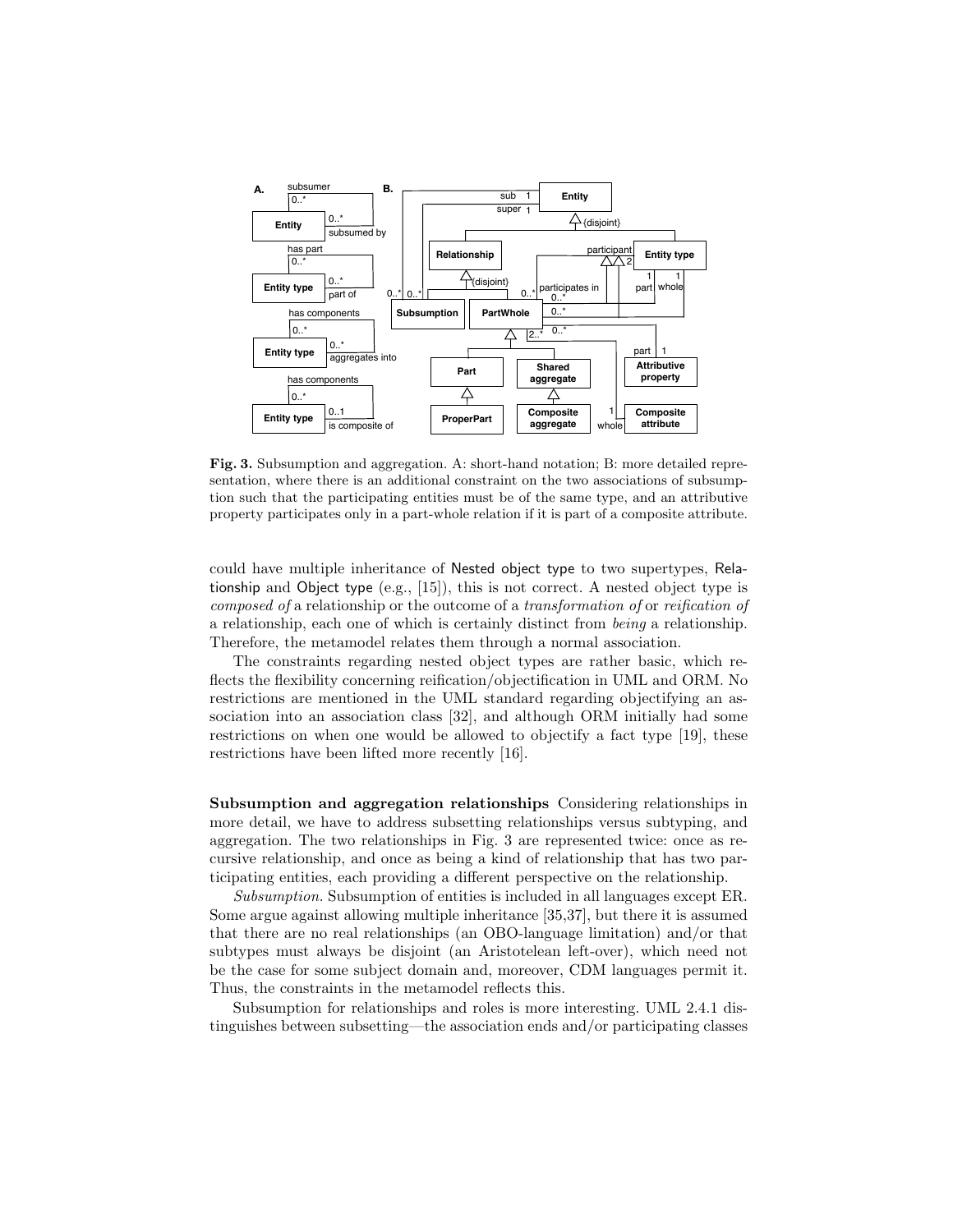are sub-ends/sub-classes of those participating in the super-association or indirectly through an association's attributes—and "specialization" of associations [32]. Specialization is not set-oriented, but because of the differences in intension of the association [32], although the UML standard does not describe how that is supposed to work. The only way to change an association's intension, is to restrict the relational properties of an association, as recognised in ontology [26]; e.g., each relationship that is asymmetric is also irreflexive. Only few such subsumptions exists [19], however, and little is known about its practicality other than the few experiments reported in [26] for ontologies. Nevertheless, it may become more relevant in the near future, and therefore we keep this option available. Both ways of relationship subsumption are captured in the metamodel with the more general Subsumption, and both UML and ORM include subsumption of roles, therefore, the participating entities for Subsumption are Entity.

Aggregation. Much has been written about UML's shared and composite aggregation (among many, [14,28,33]), yet the UML standard still does not offer any more clarity on what they really are. Shared aggregation tends to be mapped loosely onto parthood and composite aggregation to proper parthood, yet aggregation is also used for meronymic associations in UML Class Diagrams, such as member-of (see [28] for an overview); hence, one can neither draw a subsumption relation between the aggregations and parthood nor adorn the subsumption from PartWhole with a disjointness axiom. The UML standard's description of shared and composite aggregation also indicates behavioural characteristics or lifecycle semantics of the part and whole, but its inclusion in the metamodel is beyond the scope of the static components.

Finally, observe the possible participation of attributes in a PartWhole relationship, which is added to accommodate ER/EER's Composite attribute. Given that the entity that plays the part-role is Attributive property, it entails that it is still possible to include uncommon representations, such as nested composite attributes or a composite attribute with a multivalued attribute.

Attributes and value types Ontological aspects of attributes deserve a separate paper; here we only summarise the outcome. Formally, an *attribute*  $(A)$  is a binary relationship between a *relationship* or *object type*  $(R \cup E)$  and a *data* type (D, sometimes called 'concrete domains'), i.e.,  $A \mapsto R \cup E \times D$ ; e.g., an attribute hasColour  $\mapsto$  Flower  $\times$  String.

The different attributes in Fig. 1 reflect their differences in meaning in the CDM languages and it can be motivated by Ontology and ontologies. An attribution, or quality (in ORM called Value types), such as the Colour of an apple or its Shape, 'inheres in' (needs a) bearer to exist and is formalised as a unary predicate, not a binary. They differ from what we call here Object Type, and philosophers agree on this. This distinction is also reflected in the foundational ontologies; e.g., GFO has Property (the attribution) and Presential/Occurrent (the object or relation), which is refined into atomic and non-atomic attributes [20] that resemble EER's simple and composite attributes.

UML uses the standard definition and meaning of attribute and it is normally modelled 'inside' a class- or association-icon as, e.g., "hasColour:String",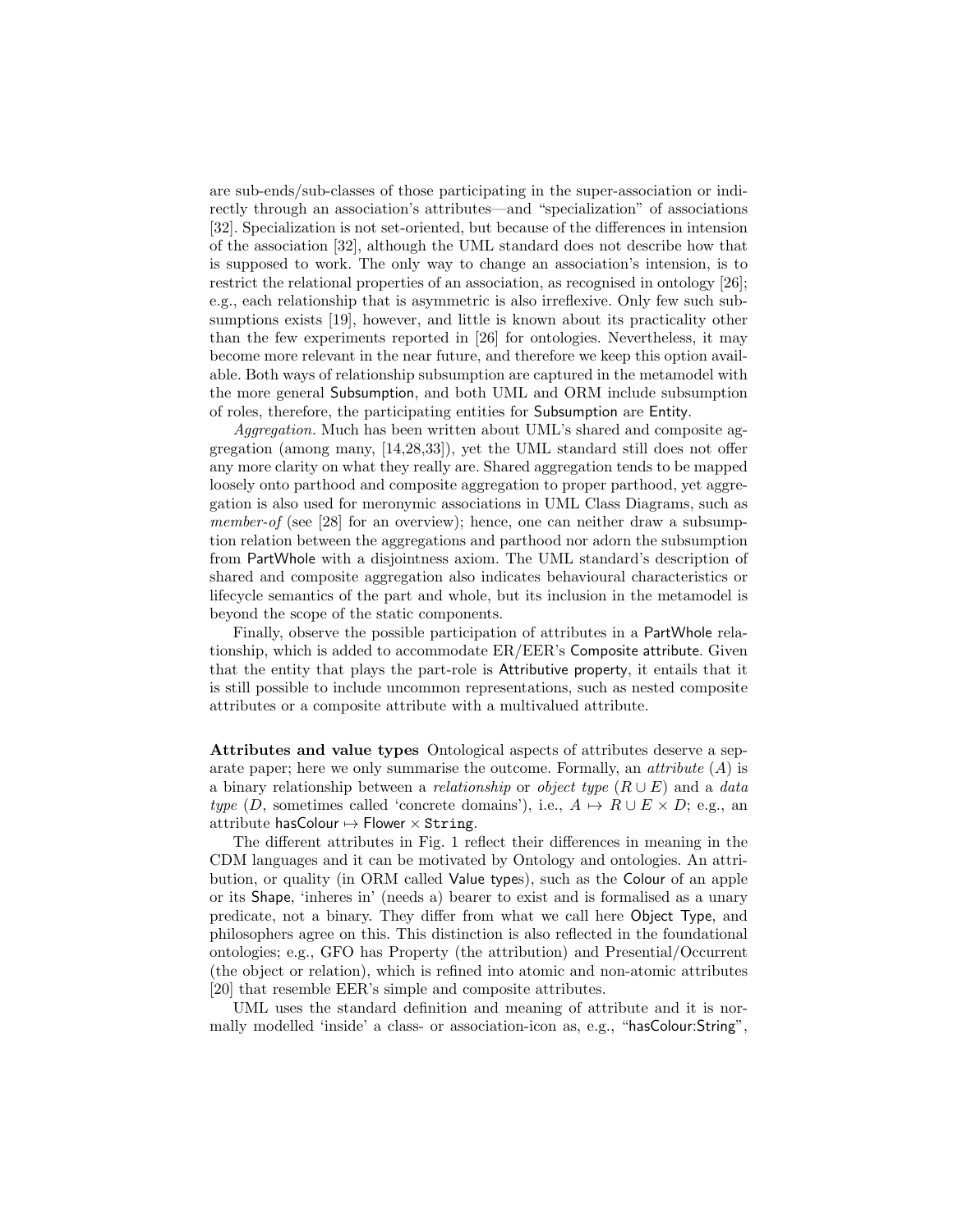

Fig. 4. Value properties, distinguishing between plain and dimensional value types.

although hasColour may be drawn also as an association with at the far end a class-icon for the data type [32]. ER and EER have partial attributes: no ER or EER diagram notation lets the modeller specify the data type of an attribute, because declaring datatypes is carried out at the physical design stage of database development. Although the 'bubble notation' of EER could give an impression that an attribute is an unary entity of itself, the understanding from its formal foundation [9,40] is that the attribute is alike UML's attribute. ER and EER contain two additional types of attributes: composite and multivalued attributes even though both can be remodelled as basic attributes.



Fig. 5. Simple and dimensional attributes; Dimensional attribute is reified version of the ternary relation dimensional attribution.

ORM is said to be "attribute-free" [19], but it does have attributes in the strict sense of the meaning. ORM's value type differs from object type (ORM entity type) in that there is a behind-the-scenes software-generated "mapped to" relationship [10], being mapped\_to  $\mapsto$  ValueType  $\times$  DataType; e.g., hasColour is asserted between Flower and Colour, and then a mapped to  $\rightarrow$  Colour  $\times$  String. The crucial differences between UML's and ORM's attributes, are that ORM uses three entities with two binary relationships where the unary attribution (value type) can be reused, whereas UML collapses it all into one binary relationship and keeps the attribute 'inside' the class.

Finally, ORM's CASE tools lets one specify not only the data type when declaring a value type, but also, if desired, the dimension of the measurement, such as cm or day; thus, adding meaning to the values. This has not been specified in a metamodel or formalised yet. One can model this as a ternary—e.g., as hasHeight  $\mapsto$  Flower  $\times$  Integer  $\times$  cm—or as three relations between object type, and value type, value type and data type, and data type and dimension. For our metamodel, we chose for the more precise ternary relation dimensional value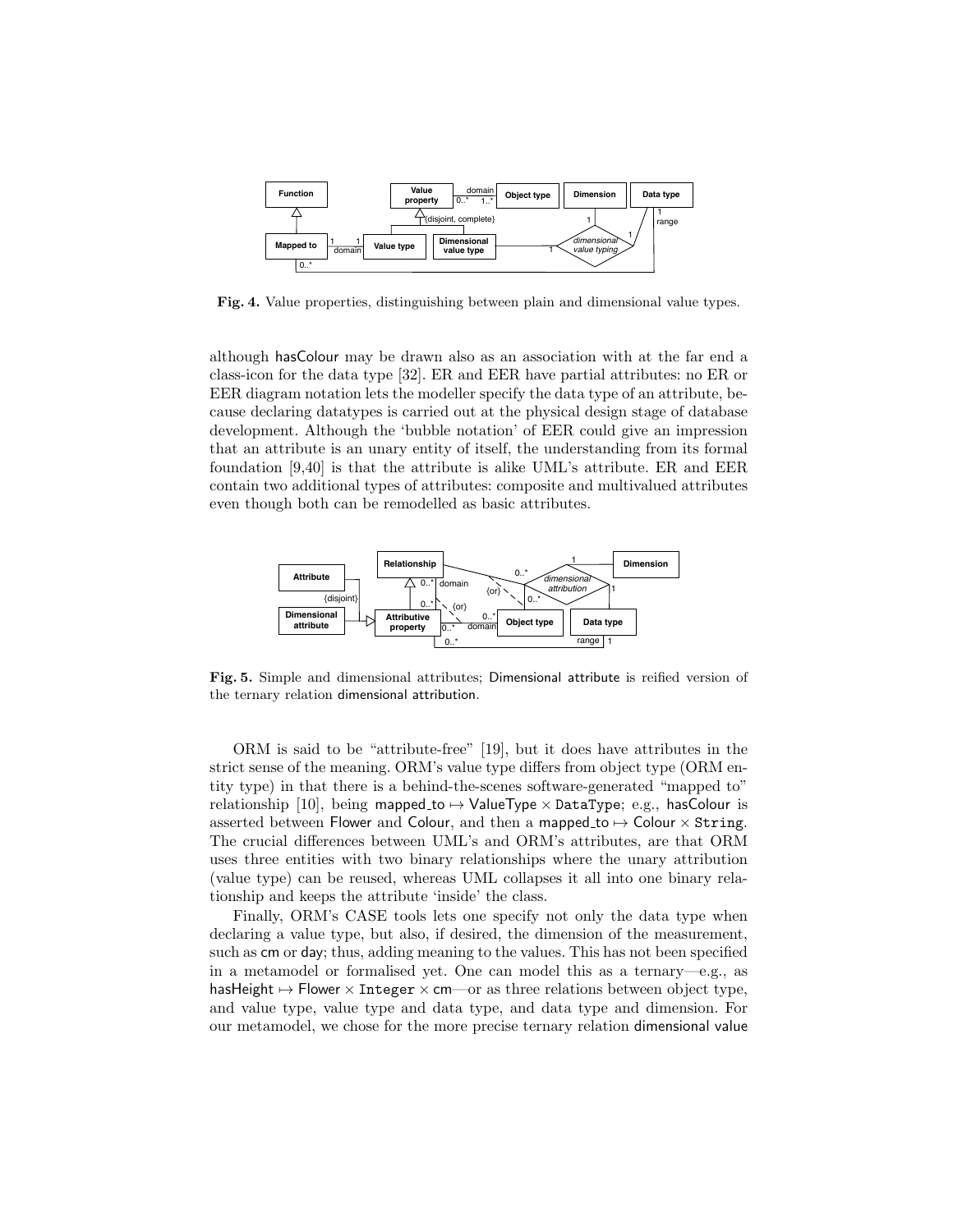typing, as shown in Fig. 4. For symmetry, we also added its analogue for attributes (Fig. 5), although the UML standard does not mention dimensions explicitly.

## 4 Conclusions

We presented a unifying metamodel capturing ORM, EER, and UML v2.4.1 with respect to their static, structural, entities and their relationships. Strictly, the only intersection of features among all these CDM languages are role, relationship (including subsumption), and object type. Attributions are represented differently, but, ontologically, they aim to represent the same. Several implicit aspects, such as dimensional attribute and its reusability and relationship versus predicate, have been made explicit.

The complete metamodel with the section for the constraints has been developed, but not described here due to space limitations, and likewise for more detailed justifications for the modeling decisions taken. We will use the metamodel for the formalisation, where it will aid in the comprehension of differences between CDM languages and in the development of tools.

Acknowledgements This work is based upon research supported by the National Research Foundation of South Africa (Project UID: 80584) and the Argentinian Ministry of Science and Technology.

## References

- 1. Artale, A., et al.: Reasoning over extended ER models. In: Proc. of ER'07. LNCS, vol. 4801, pp. 277–292. Springer (2007)
- 2. Atzeni, P., Cappellari, P., Torlone, R., Bernstein, P.A., Gianforme, G.: Modelindependent schema translation. VLDB Journal 17(6), 1347–1370 (2008)
- 3. Atzeni, P., Gianforme, G., Cappellari, P.: Data model descriptions and translation signatures in a multi-model framework. AMAI 63, 1–29 (2012)
- 4. Banal-Estanol, A.: Information-sharing implications of horizontal mergers. International Journal of Industrial Organization 25(1), 31–49 (2007)
- 5. Berardi, D., Calvanese, D., De Giacomo, G.: Reasoning on UML class diagrams. Artificial Intelligence 168(1-2), 70–118 (2005)
- 6. Bowers, S., Delcambre, L.M.L.: Using the uni-level description (ULD) to support data-model interoperability. Data & Knowledge Engineering 59(3), 511–533 (2006)
- 7. Boyd, M., McBrien, P.: Comparing and transforming between data models via an intermediate hypergraph data model. J. on Data Semantics IV, 69–109 (2005)
- 8. Calvanese, D., Lenzerini, M., Nardi, D.: Unifying class-based representation formalisms. Journal of Artificial Intelligence Research 11, 199–240 (1999)
- 9. Chen, P.P.: The entity-relationship model—toward a unified view of data. ACM Transactions on Database Systems 1(1), 9–36 (1976)
- 10. Committee Members: Information technology metamodel framework for interoperability (MFI) – Part xx: Metamodel for Fact Based Information Model Registration (Draft release date: 2012-04-18 2012), iSO/IEC WD 19763-xx.02
- 11. Earl, D.: The classical theory of concepts. In: Internet Encyclopedia of Philosophy (2005), http://www.iep.utm.edu/c/concepts.htm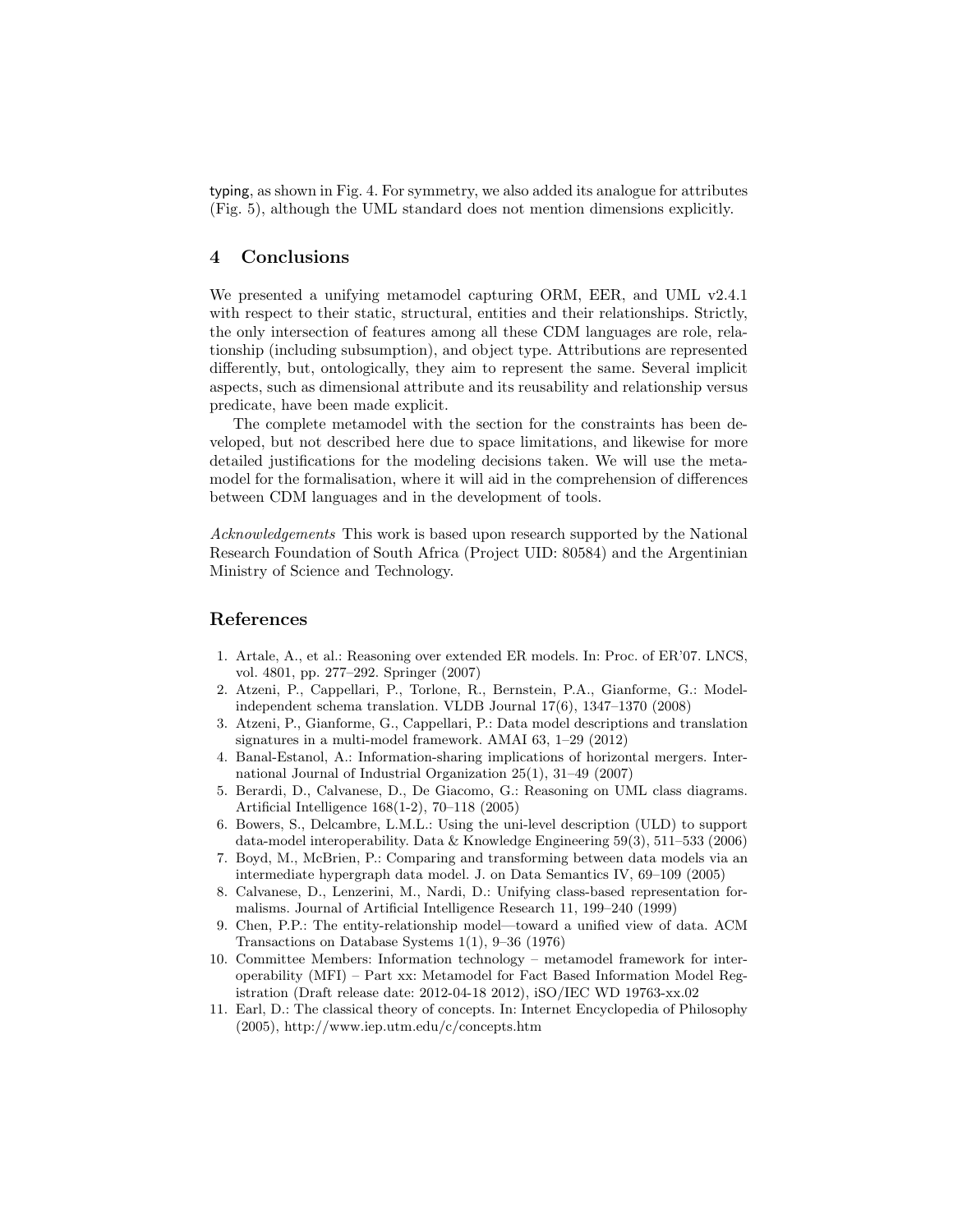- 12. Fillottrani, P.R., Franconi, E., Tessaris, S.: The ICOM 3.0 intelligent conceptual modelling tool and methodology. Semantic Web Journal 3(3), 293–306 (2012)
- 13. Grundy, J., Venable, J.: Towards an integrated environment for method engineering. In: Proceedings of the IFIP TC8, WG8.1/8.2 Method Engineering 1996 (ME'96). vol. 1, pp. 45–62 (1996)
- 14. Guizzardi, G.: Ontological Foundations for Structural Conceptual Models. Phd thesis, University of Twente, The Netherlands. Telematica Instituut Fundamental Research Series No. 15 (2005)
- 15. Guizzardi, G., Wagner, G.: Using the unified foundational ontology (UFO) as a foundation for general conceptual modeling languages. In: Theory and Applications of Ontology: Computer Applications, pp. 175–196. Springer (2010)
- 16. Halpin, T.: Objectification of relationships. In: Proc. of EMMSAD'05. CEUR-WS (2005), 13-14 June, 2005, Porto, Portugal
- 17. Halpin, T.A.: Advanced Topics in Database Research, vol. 3, chap. Comparing Metamodels for ER, ORM and UML Data Models, pp. 23–44. Idea Publishing Group, Hershey PA, USA (2004)
- 18. Halpin, T.: A logical analysis of information systems: static aspects of the dataoriented perspective. Ph.D. thesis, University of Queensland, Australia (1989)
- 19. Halpin, T.: Information Modeling and Relational Databases. San Francisco: Morgan Kaufmann Publishers (2001)
- 20. Herre, H.: General Formal Ontology (GFO): A foundational ontology for conceptual modelling. In: Theory and Applications of Ontology: Computer Applications, chap. 14, pp. 297–345. Springer (2010)
- 21. Hofstede, A.H.M.t., Proper, H.A.: How to formalize it? formalization principles for information systems development methods. Information and Software Technology 40(10), 519–540 (1998)
- 22. Kaneiwa, K., Satoh, K.: Consistency checking algorithms for restricted UML class diagrams. In: Proc. of FoIKS'06. Springer (2006)
- 23. Keet, C.M.: Prospects for and issues with mapping the Object-Role Modeling language into  $\mathcal{DLR}_{ifd}$ . In: Proc. of DL'07. CEUR-WS, vol. 250, pp. 331–338 (2007)
- 24. Keet, C.M.: Positionalism of relations and its consequences for fact-oriented modelling. In: Proc. of ORM'09. LNCS, vol. 5872, pp. 735–744. Springer (2009)
- 25. Keet, C.M.: Enhancing identification mechanisms in UML class diagrams with meaningful keys. In: Proc. of SAICSIT'11. pp. 283–286. ACM Conference Proceedings (2011), cape Town, South Africa, October 3-5, 2011
- 26. Keet, C.M.: Detecting and revising flaws in OWL object property expressions. In: Proc. of EKAW'12. LNAI, vol. 7603, pp. 252–266. Springer (2012)
- 27. Keet, C.M.: Ontology-driven formal conceptual data modeling for biological data analysis. In: Biological Knowledge Discovery Handbook: Preprocessing, Mining and Postprocessing of Biological Data, chap. 6, p. in press. Wiley (2013)
- 28. Keet, C.M., Artale, A.: Representing and reasoning over a taxonomy of part-whole relations. Applied Ontology 3(1-2), 91–110 (2008)
- 29. Leo, J.: Modeling relations. Journal of Philosophical Logic 37, 353–385 (2008)
- 30. MacLeod, M.C., Rubenstein, E.M.: Universals. In: The Internet Encyclopedia of Philosophy (2005), http://www.iep.utm.edu/u/universa.htm
- 31. Mendes Calo, K., Cenci, K.M., Fillottrani, P.R., Estevez, E.C.: Information sharing-benefits. Journal of Computer Science & Technology 12(2) (2012)
- 32. Object Management Group: Superstructure specification. Standard 2.4.1, Object Management Group (2012), http://www.omg.org/spec/UML/2.4.1/
- 33. Odell, J.: Advanced Object-Oriented Analysis & Design using UML. Cambridge: Cambridge University Press (1998)